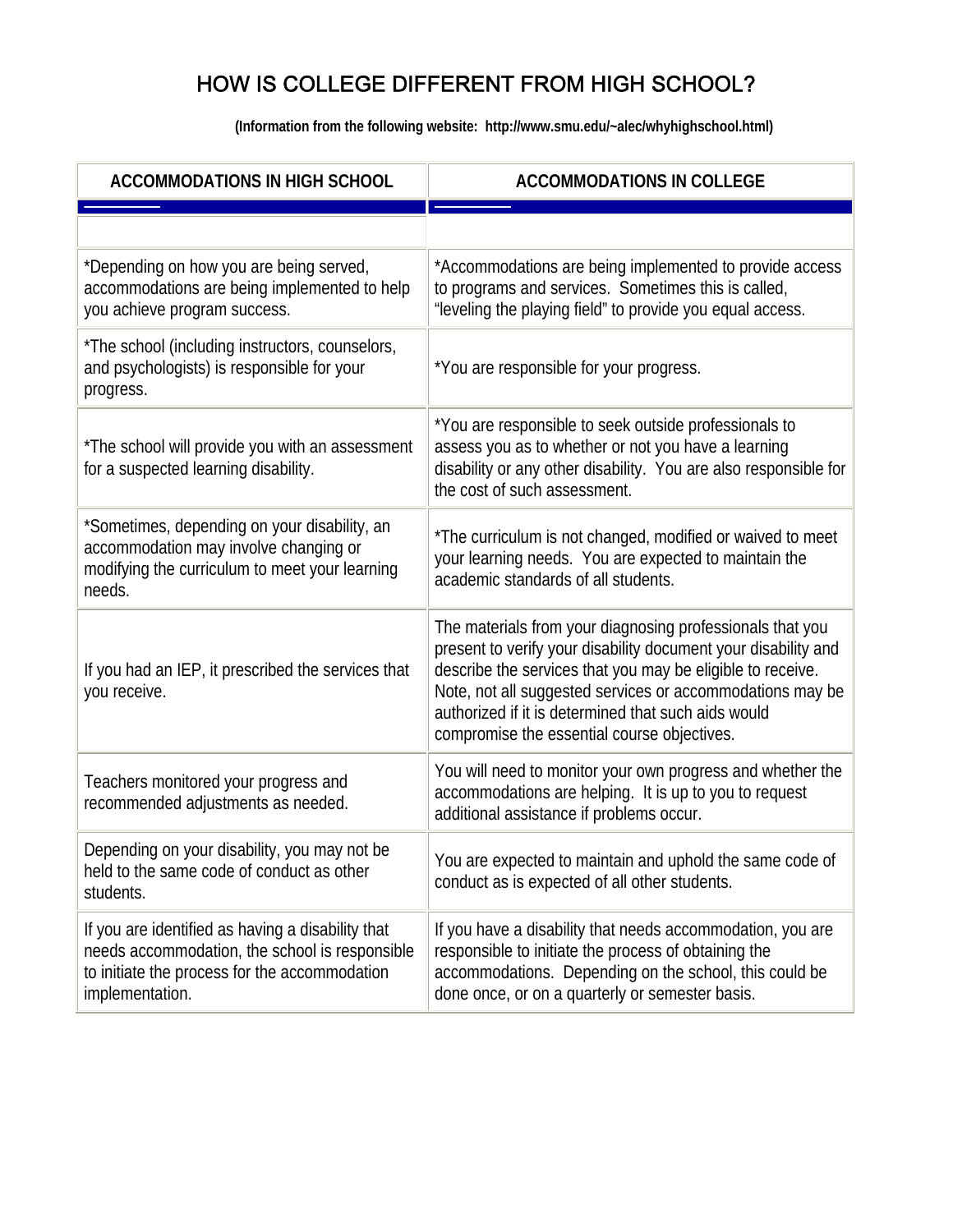| PERSONAL FREEDOM IN HIGH SCHOOL                                                                                                                                                                         | PERSONAL FREEDOM IN COLLEGE                                                                                                                                                  |
|---------------------------------------------------------------------------------------------------------------------------------------------------------------------------------------------------------|------------------------------------------------------------------------------------------------------------------------------------------------------------------------------|
|                                                                                                                                                                                                         |                                                                                                                                                                              |
| * High school is <i>mandatory</i> and <i>free</i> (unless you<br>choose other options).                                                                                                                 | * College is <i>voluntary</i> and <i>expensive</i> .                                                                                                                         |
| * Your time is usually structured by others.                                                                                                                                                            | * You manage your own time.                                                                                                                                                  |
| * You need permission to participate in<br>extracurricular activities                                                                                                                                   | * You must decide whether to participate in extracurricular<br>activities. (Hint: Choose wisely in the first semester and then<br>add later.)                                |
| * You need money for special purchases or<br>events.                                                                                                                                                    | * You need money to meet basic necessities.                                                                                                                                  |
| * You can count on parents and teachers to<br>remind you of your responsibilities and to guide<br>you in setting priorities.                                                                            | * You will be faced with a large number of moral and ethical<br>decisions you have not had to face previously. You must<br>balance your responsibilities and set priorities. |
| * Guiding principle: You will usually be told what<br>your responsibilities are and corrected if your<br>behavior is out of line.                                                                       | *Guiding principle: You're old enough to take responsibility<br>for what you do and don't do, as well as for the<br>consequences of your decisions.                          |
| *Your Behavior and Student Code Of Conduct:<br>Sometimes in the k-12 system, a student is<br>provided accommodations for conduct if it is<br>determined to be the result of the disabling<br>condition. | *Guiding principle: You will be held to the student code of<br>conduct in the same manner as all other students.                                                             |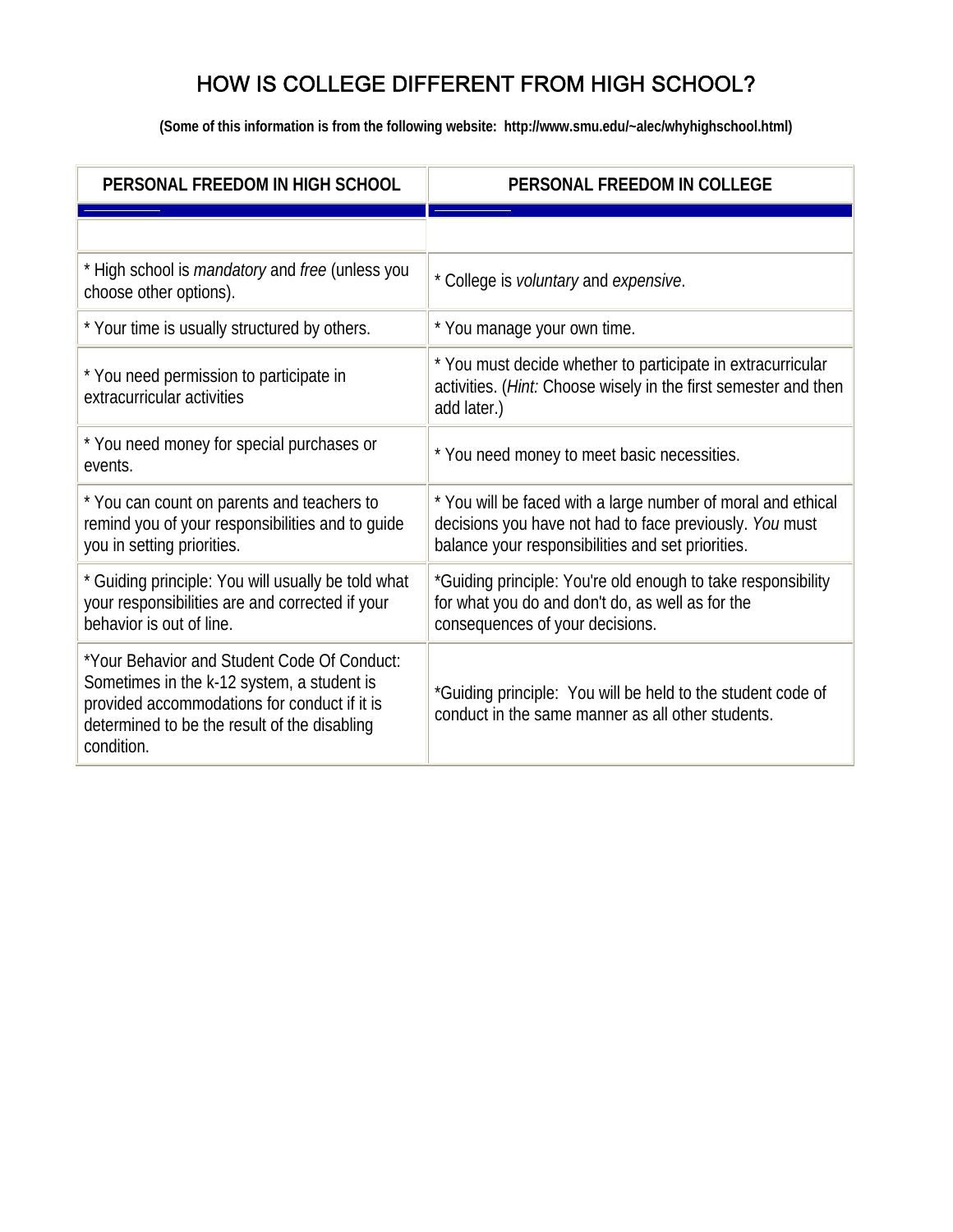| <b>HIGH SCHOOL CLASSES</b>                                                                     | <b>COLLEGE CLASSES</b>                                                                                                                                       |
|------------------------------------------------------------------------------------------------|--------------------------------------------------------------------------------------------------------------------------------------------------------------|
|                                                                                                |                                                                                                                                                              |
| *Each day you proceed from one class directly to<br>another.                                   | *You often have hours between classes; class times vary<br>throughout the day and evening.                                                                   |
| *You spend 6 hours each day--30 hours a week--<br>in class.                                    | *You spend 12 to 16 hours each week in class                                                                                                                 |
| *The school year is 36 weeks long; some classes<br>extend over both semesters and some do not. | *The academic year is divided into two separate 15-week<br>semesters, or 3 10-week quarters, plus a few days after<br>each semester/quarter for exams.       |
| *Most of your classes are arranged for you.                                                    | *You arrange your own schedule in consultation with your<br>academic adviser. Schedules tend to look lighter than they<br>really are.                        |
| *Teachers carefully monitor class attendance.                                                  | *Professors may not formally take roll, but they are still likely<br>to know whether or not you attended.                                                    |
| *Classes generally have no more than 35<br>students.                                           | *Classes may number 100 students or more.                                                                                                                    |
| *You are provided with textbooks at little or no<br>expense.                                   | *You need to budget substantial funds for textbooks, which<br>will usually cost more than \$200 each semester.                                               |
| *You are not responsible for knowing what it<br>takes to graduate.                             | *Graduation requirements are complex, and differ for<br>different majors and sometimes different years. You are<br>expected to know those that apply to you. |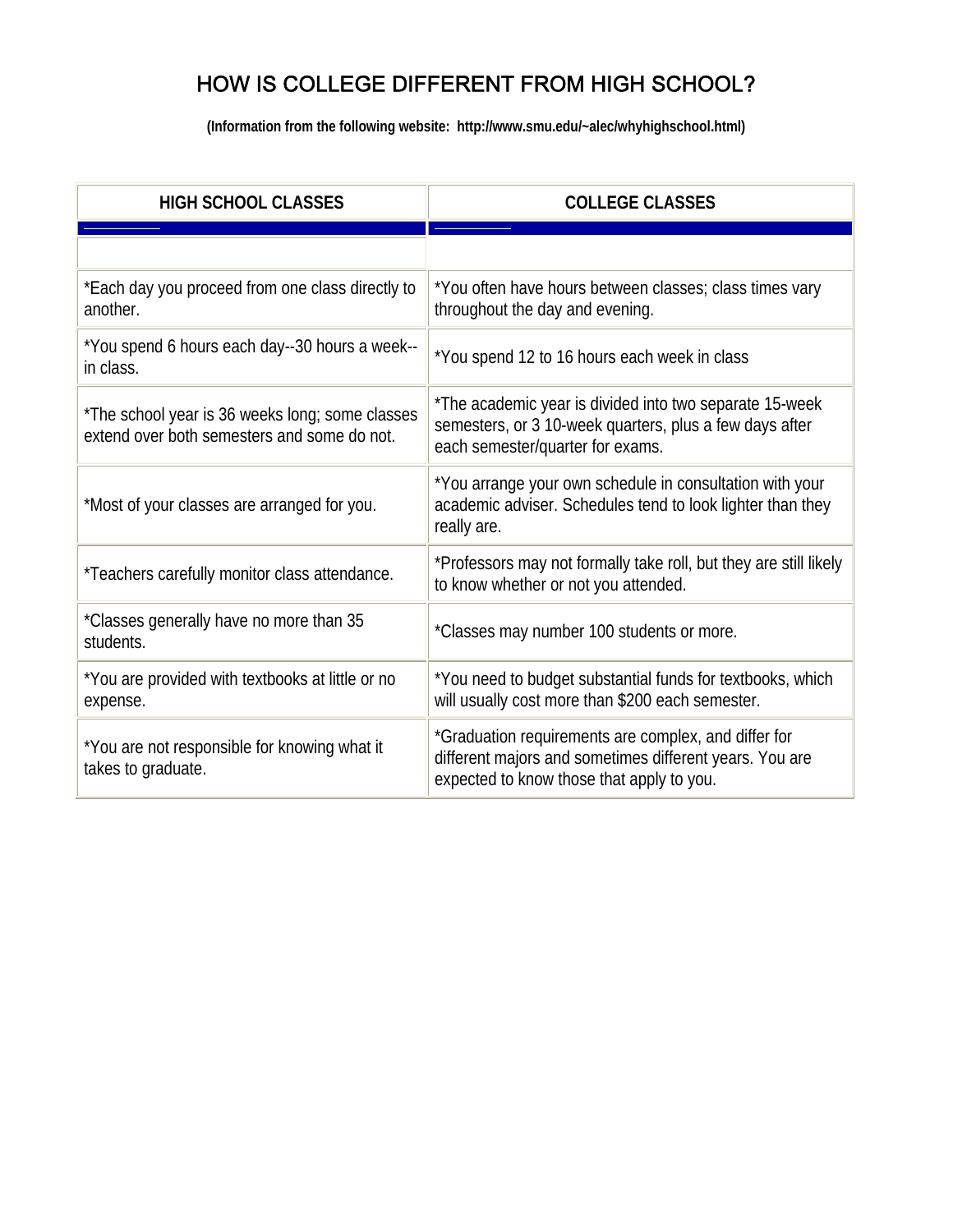| <b>HIGH SCHOOL TEACHERS</b>                                                                                                    | <b>COLLEGE PROFESSORS</b>                                                                                                                                                                                                                                                     |
|--------------------------------------------------------------------------------------------------------------------------------|-------------------------------------------------------------------------------------------------------------------------------------------------------------------------------------------------------------------------------------------------------------------------------|
|                                                                                                                                |                                                                                                                                                                                                                                                                               |
| *Teachers check your completed homework.                                                                                       | *Professors may not always check completed homework,<br>but they will assume you can perform the same tasks on<br>tests.                                                                                                                                                      |
| *Teachers remind you of your incomplete work.                                                                                  | *Professors may not remind you of incomplete work.                                                                                                                                                                                                                            |
| *Teachers approach you if they believe you need<br>assistance.                                                                 | *Professors are usually open and helpful, but most expect<br>you to initiate contact if you need assistance.                                                                                                                                                                  |
| *Teachers are often available for conversation<br>before, during, or after class.                                              | *Professors expect and want you to attend their scheduled<br>office hours.                                                                                                                                                                                                    |
| *Teachers have been trained in teaching<br>methods to assist in imparting knowledge to<br>students.                            | *Professors have been trained as experts in their particular<br>areas of research.                                                                                                                                                                                            |
| *Teachers provide you with information you<br>missed when you were absent.                                                     | *Professors expect you to get from classmates any notes<br>from classes you missed.                                                                                                                                                                                           |
| *Teachers present material to help you<br>understand the material in the textbook.                                             | *Professors may not follow the textbook. Instead, to amplify<br>the text, they may give illustrations, provide background<br>information, or discuss research about the topic you are<br>studying. Or, they may expect you to relate the classes to<br>the textbook readings. |
| *Teachers often write information on the board to<br>be copied in your notes.                                                  | *Professors may lecture nonstop, expecting you to identify<br>the important points in your notes. When professors write on<br>the board, it may be to amplify the lecture, not to summarize<br>it. Good notes are a must.                                                     |
| *Teachers impart knowledge and facts,<br>sometimes drawing direct connections and<br>leading you through the thinking process. | *Professors expect you to think about and synthesize<br>seemingly unrelated topics.                                                                                                                                                                                           |
| *Teachers often take time to remind you of<br>assignments and due dates.                                                       | *Professors expect you to read, save, and consult the<br>course syllabus (outline); the syllabus spells out exactly<br>what is expected of you, when it is due, and how you will be<br>graded.                                                                                |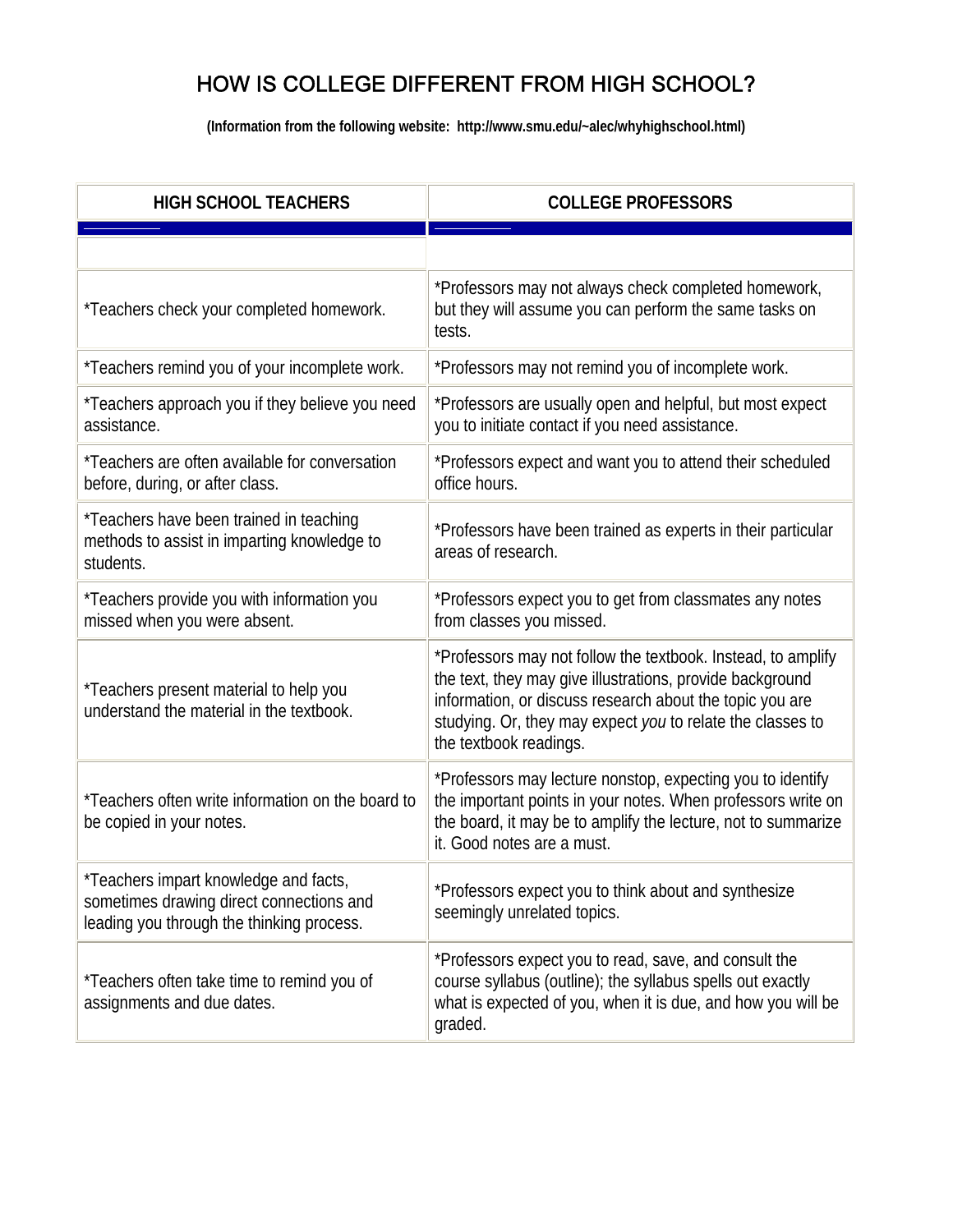| <b>STUDYING IN HIGH SCHOOL</b>                                                                                               | <b>STUDYING IN COLLEGE</b>                                                                                                                                               |
|------------------------------------------------------------------------------------------------------------------------------|--------------------------------------------------------------------------------------------------------------------------------------------------------------------------|
|                                                                                                                              |                                                                                                                                                                          |
| *You may study outside of class as little as 0 to 2<br>hours a week, and this may be mostly last-minute<br>test preparation. | *You need to study at least 2 to 3 hours outside of class for<br>each hour in class.                                                                                     |
| *You often need to read or hear presentations<br>only once to learn all you need to learn about<br>them.                     | *You need to review class notes and text material regularly.                                                                                                             |
| *You are expected to read short assignments<br>that are then discussed, and often re-taught, in<br>class.                    | *You are assigned substantial amounts of reading and<br>writing that may not be directly addressed in class.                                                             |
| *Guiding principle: You will usually be told in<br>class what you needed to learn from assigned<br>readings.                 | *Guiding principle: It's up to you to read and understand the<br>assigned material; lectures and assignments proceed from<br>the assumption that you've already done so. |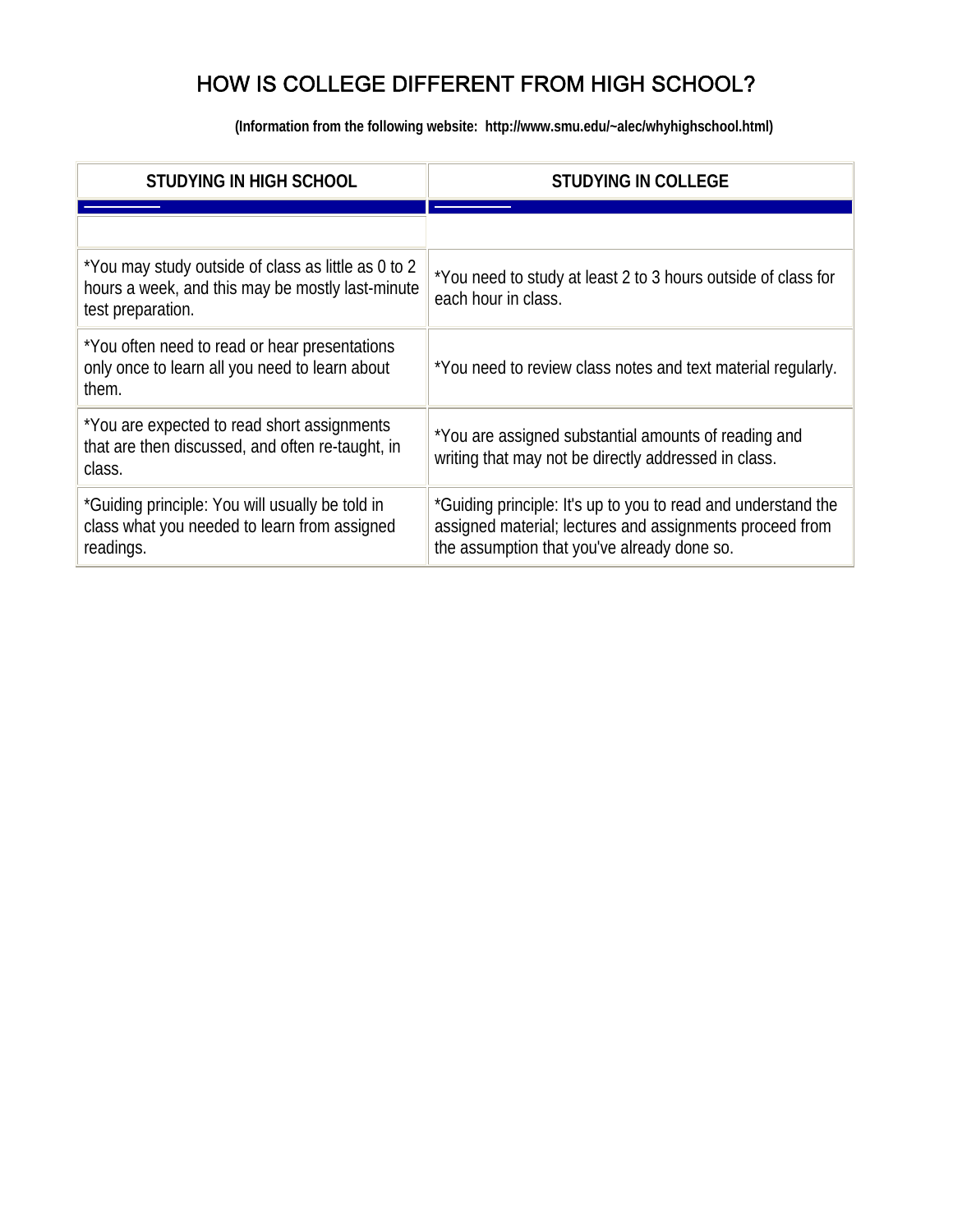| <b>TESTS IN HIGH SCHOOL</b>                                                                                                                                                                     | <b>TESTS IN COLLEGE</b>                                                                                                                                                                                                                         |
|-------------------------------------------------------------------------------------------------------------------------------------------------------------------------------------------------|-------------------------------------------------------------------------------------------------------------------------------------------------------------------------------------------------------------------------------------------------|
|                                                                                                                                                                                                 |                                                                                                                                                                                                                                                 |
| *Testing is frequent and covers small amounts of<br>material.                                                                                                                                   | *Testing is usually infrequent and may be cumulative,<br>covering large amounts of material. You, not the professor,<br>need to organize the material to prepare for the test. A<br>particular course may have only 2 or 3 tests in a semester. |
| *Makeup tests are often available.                                                                                                                                                              | *Makeup tests are seldom an option; if they are, you need to<br>request them.                                                                                                                                                                   |
| *Teachers frequently rearrange test dates to<br>avoid conflict with school events.                                                                                                              | *Professors in different courses usually schedule tests<br>without regard to the demands of other courses or outside<br>activities.                                                                                                             |
| *Teachers frequently conduct review sessions,<br>pointing out the most important concepts.                                                                                                      | *Professors rarely offer review sessions, and when they do,<br>they expect you to be an active participant, one who comes<br>prepared with questions.                                                                                           |
| *Mastery is usually seen as the ability to<br>reproduce what you were taught in the form in<br>which it was presented to you, or to solve the<br>kinds of problems you were shown how to solve. | *Mastery is often seen as the ability to apply what you've<br>learned to new situations or to solve new kinds of problems.                                                                                                                      |